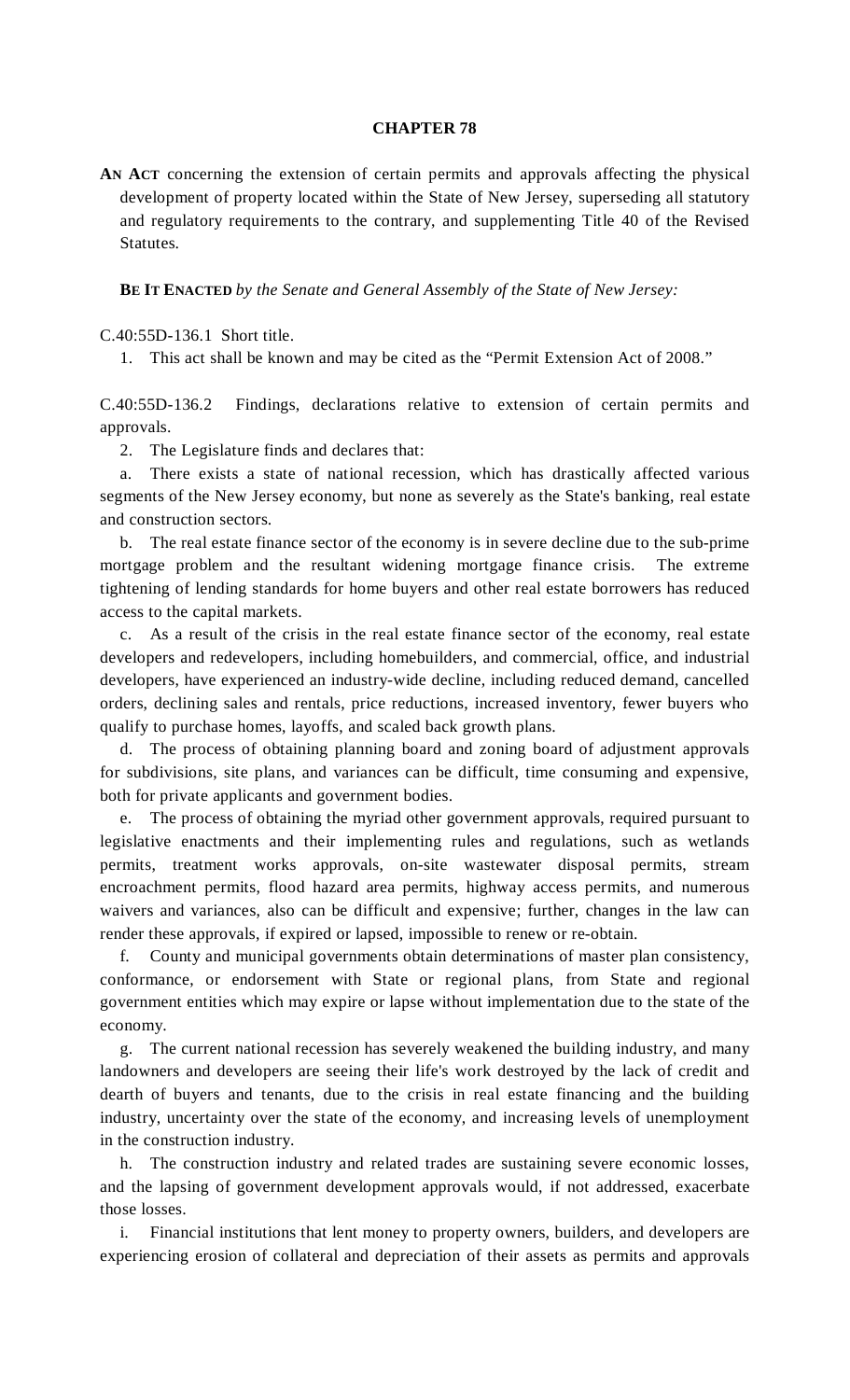expire, and the extension of these permits and approvals is necessary to maintain the value of the collateral and the solvency of financial institutions throughout the State.

 j. Due to the current inability of builders and their purchasers to obtain financing, under existing economic conditions, more and more once-approved permits are expiring or lapsing and, as these approvals lapse, lenders must re-appraise and thereafter substantially lower real estate valuations established in conjunction with approved projects, thereby requiring the reclassification of numerous loans which, in turn, affects the stability of the banking system and reduces the funds available for future lending, thus creating more severe restrictions on credit and leading to a vicious cycle of default.

 k. As a result of the continued downturn of the economy, and the continued expiration of approvals which were granted by State and local governments, it is possible that thousands of government actions will be undone by the passage of time.

 l. Obtaining an extension of an approval pursuant to existing statutory or regulatory provisions can be both costly in terms of time and financial resources, and insufficient to cope with the extent of the present financial situation; moreover, the costs imposed fall on the public as well as the private sector.

 m. It is the purpose of this act to prevent the wholesale abandonment of approved projects and activities due to the present unfavorable economic conditions, by tolling the term of these approvals for a period of time, thereby preventing a waste of public and private resources.

C.40:55D-136.3 Definitions relative to extension of certain permits and approvals.

3. As used in this act:

 "Approval" means, except as otherwise provided in section 4 of this act, any approval of a soil erosion and sediment control plan granted by a local soil conservation district under the authority conferred by R.S.4:24-22 et seq., waterfront development permit issued pursuant to R.S.12:5-1 et seq., permit issued pursuant to "The Wetlands Act of 1970," P.L.1970, c.272 (C.13:9A-1 et seq.), permit issued pursuant to the "Freshwater Wetlands Protection Act," P.L.1987, c.156 (C.13:9B-1 et al.), approval of an application for development granted by the Delaware and Raritan Canal Commission pursuant to the "Delaware and Raritan Canal State Park Law of 1974," P.L.1974, c.118 (C.13:13A-1 et seq.), permit issued by the New Jersey Meadowlands Commission pursuant to the "Hackensack Meadowlands Reclamation and Development Act," P.L.1968, c.404 (C.13:17-1 et al.), approval of an application for development granted by the Pinelands Commission and determination of municipal and county plan conformance pursuant to the "Pinelands Protection Act," P.L.1979, c.111 (C.13:18A-1 et seq.), permit issued and center designations pursuant to the "Coastal Area Facility Review Act," P.L.1973, c.185 (C.13:19-1 et seq.), septic approval granted pursuant to Title 26 of the Revised Statutes, permit granted pursuant to R.S.27:7-1 et seq. or any supplement thereto, right-of-way permit issued by the Department of Transportation pursuant to paragraph (3) of subsection (h) of section 5 of P.L.1966, c.301 (C.27:1A-5), approval granted by a sewerage authority pursuant to the "sewerage authorities law," P.L.1946, c.138 (C.40:14A-1 et seq.), approval granted by a municipal authority pursuant to the "municipal and county utilities authorities law," P.L.1957, c.183 (C.40:14B-1 et seq.), approval issued by a county planning board pursuant to chapter 27 of Title 40 of the Revised Statutes, preliminary and final approval granted in connection with an application for development pursuant to the "Municipal Land Use Law," P.L.1975, c.291 (C.40:55D-1 et seq.), permit granted pursuant to the "State Uniform Construction Code Act," P.L.1975, c.217 (C.52:27D-119 et seq.), plan endorsement and center designations pursuant to the "State Planning Act,"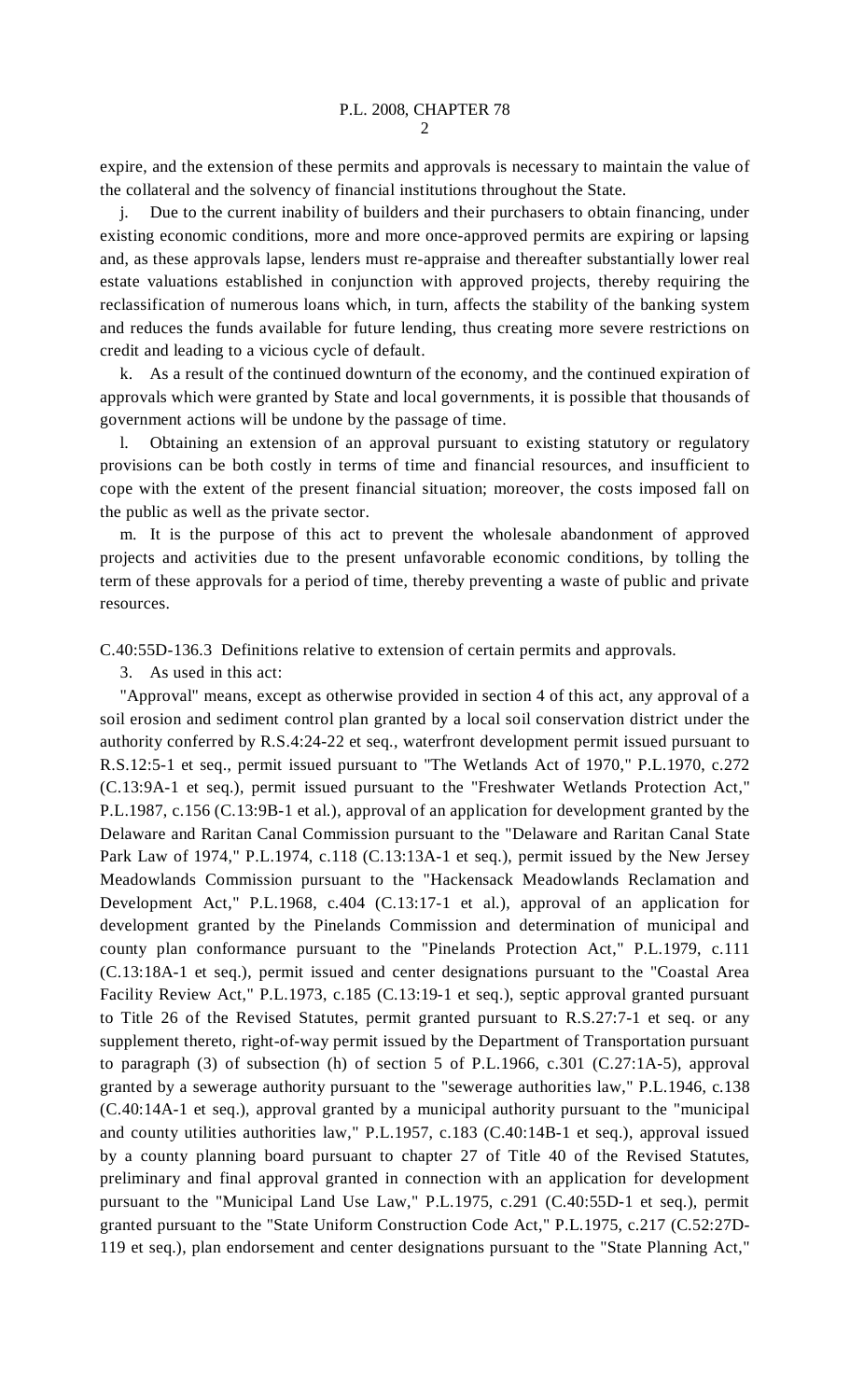P.L.1985, c.398 (C.52:18A-196 et al. ), permit or certification issued pursuant to the "Water Supply Management Act," P.L.1981, c.262 (C.58:1A-1 et al.), permit granted authorizing the drilling of a well pursuant to P.L.1947, c.377 (C.58:4A-5 et seq.), certification or permit granted, exemption from a sewerage connection ban granted, wastewater management plan approved, and pollution discharge elimination system permit pursuant to the "Water Pollution Control Act," P.L.1977, c.74 (C.58:10A-1 et seq.), certification granted pursuant to "The Realty Improvement Sewerage and Facilities Act (1954)," P.L.1954, c.199 (C.58:11-23 et seq.), certification or approval granted pursuant to P.L.1971, c.386 (C.58:11-25.1 et al.), certification issued and water quality management plan approved pursuant to the "Water Quality Planning Act," P.L.1977, c.75 (C.58:11A-1 et seq.), approval granted pursuant to the "Safe Drinking Water Act," P.L.1977, c.224 (C.58:12A-1 et al.), permit issued pursuant to the "Flood Hazard Area Control Act," P.L.1962, c.19 (C.58:16A-50 et seq.), any municipal, county, regional, or State approval or permit granted under the general authority conferred by State law or rule or regulation, or any other government authorization of any development application or any permit related thereto whether that authorization is in the form of a permit, approval, license, certification, permission, determination, interpretation, exemption, variance, exception, waiver, letter of interpretation, no further action letter, agreement or any other executive or administrative decision which allows a development or governmental project to proceed.

 "Development" means the division of a parcel of land into two or more parcels, the construction, reconstruction, conversion, structural alteration, relocation or enlargement of any building or other structure or facility, or of any grading, soil removal or relocation, excavation or landfill or any use or change in the use of any building or other structure or land or extension of the use of land.

 "Environmentally sensitive area" means an area designated pursuant to the State Development and Redevelopment Plan adopted, as of the effective date of this act, pursuant to P.L.1985, c.398 (C.52:18A-196 et al.) as Planning Area 4B (Rural/Environmentally Sensitive), Planning Area 5 (Environmentally Sensitive), or a critical environmental site; the Highlands Region as defined in section 3 of P.L.2004, c.120 (C.13:20-3) but shall not include any area designated for growth in the Highlands regional master plan adopted by the Highlands Water Protection and Planning Council pursuant to P.L.2004, c.120 (C.13:20-1 et al.); and the pinelands area designated in section 10 of P.L.1979, c.111 (C.13:18A-11) but shall not include any growth area designated in the comprehensive management plan prepared and adopted by the Pinelands Commission pursuant to section 7 of the "Pinelands Protection Act," P.L.1979, c.111 (C.13:18A-8).

 "Extension period" means the period beginning January 1, 2007 and continuing through July 1, 2010.

 "Government" means any municipal, county, regional, or State government, or any agency, department, commission or other instrumentality thereof.

C.40:55D-136.4 Existing government approval; extension period.

 4. a. For any government approval in existence during the extension period, the running of the period of approval is automatically suspended for the extension period, except as otherwise provided hereunder; however, the tolling provided for herein shall not extend the government approval more than six months beyond the conclusion of the extension period. Nothing in this act shall shorten the duration that any approval would have had in the absence of this act, nor shall this act prohibit the granting of such additional extensions as are provided by law when the tolling granted by this act shall expire.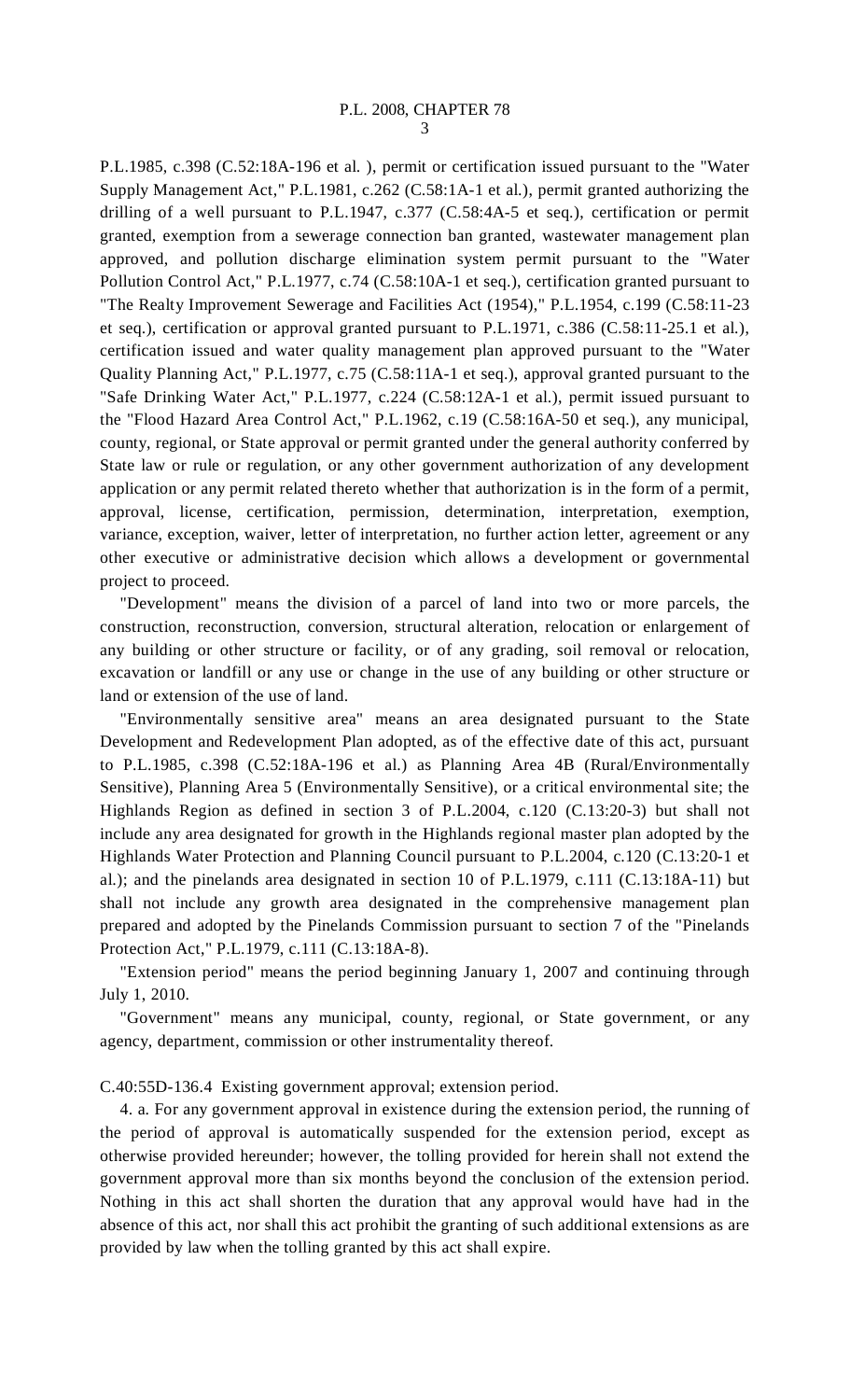b. Nothing in this act shall be deemed to extend or purport to extend:

 (1) any permit or approval issued by the government of the United States or any agency or instrumentality thereof, or any permit or approval by whatever authority issued of which the duration of effect or the date or terms of its expiration are specified or determined by or pursuant to law or regulation of the federal government or any of its agencies or instrumentalities;

 (2) any permit or approval issued pursuant to the "Pinelands Protection Act," P.L.1979, c.111 (C.13:18A-1 et seq.) if the extension would result in a violation of federal law, or any State rule or regulation requiring approval by the Secretary of the Interior pursuant to Pub.L.95-625 (16 U.S.C. s.471i);

(3) any permit or approval issued within an environmentally sensitive area;

 (4) any permit or approval within an environmentally sensitive area issued pursuant to the "Highlands Water Protection and Planning Act," P.L.2004, c.120 (C.13:20-1 et al.);

 (5) any permit or approval issued by the Department of Transportation pursuant to Title 27 of the Revised Statutes or under the general authority conferred by State law, other than a right-of-way permit issued pursuant to paragraph (3) of subsection (h) of section 5 of P.L.1966, c.301 (C.27:1A-5) or a permit granted pursuant to R.S.27:7-1 et seq. or any supplement thereto;

 (6) any permit or approval issued pursuant to the "Flood Hazard Area Control Act," P.L.1962, c.19 (C.58:16A-50 et seq.), except where work has commenced, in any phase or section of the development, on any site improvement as defined in paragraph (1) of subsection a. of section 41 of the "Municipal Land Use Law," P.L.1975, c.291 (C.40:55D-53) or on any buildings or structures; or

 (7) any coastal center designated pursuant to the "Coastal Area Facility Review Act," P.L.1973, c.185 (C.13:19-1 et seq.), that as of March 15, 2007 (a) had not submitted an application for plan endorsement to the State Planning Commission, and (b) was not in compliance with the provisions of the Coastal Zone Management Rules at N.J.A.C.7:7E-5B.6.

 c. This act shall not affect any administrative consent order issued by the Department of Environmental Protection in effect or issued during the extension period, nor shall it be construed to extend any approval in connection with a resource recovery facility as defined in section 2 of P.L.1985, c.38 (C.13:1E-137).

 d. Nothing in this act shall affect the ability of the Commissioner of Environmental Protection to revoke or modify a specific permit or approval, or extension thereof pursuant to this act, when that specific permit or approval contains language authorizing the modification or revocation of the permit or approval by the department.

 e. In the event that any approval tolled pursuant to this act is based upon the connection to a sanitary sewer system, the approval's extension shall be contingent upon the availability of sufficient capacity, on the part of the treatment facility, to accommodate the development whose approval has been extended. If sufficient capacity is not available, those permit holders whose approvals have been extended shall have priority with regard to the further allocation of gallonage over those approval holders who have not received approval of a hookup prior to the date of enactment of this act. Priority regarding the distribution of further gallonage to any permit holder who has received the extension of an approval pursuant to this act shall be allocated in order of the granting of the original approval of the connection.

 f. This act shall not toll any approval issued under the "Municipal Land Use Law," P.L.1975, c.291 (C.40:55D-1 et seq.) in connection with an application for development